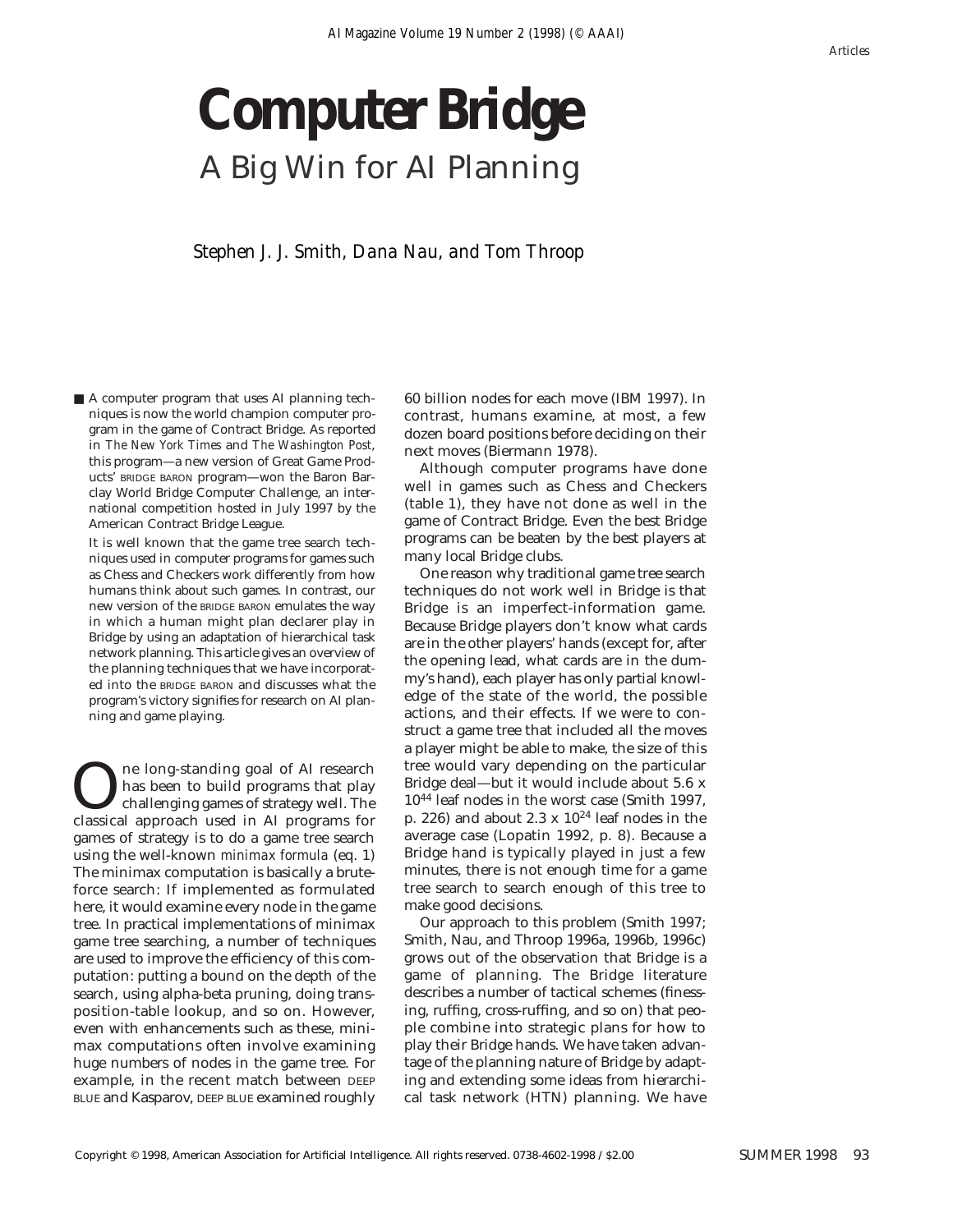minimax  $(p) =\begin{cases} \nmax\{\text{minimax}(q): q \text{ is a child of } p\} & \text{if it is our move at the node } p\end{cases}$ our payoff at the node *p* if *p* is a terminal node  $\begin{bmatrix} \min{\{minimax(q): q \text{ is a child of } p\} \end{bmatrix}$  if it is our opponent's move at the node *p* 

#### *Equation 1. Minimax Formula.*

| Connect Four      | Solved                                                |
|-------------------|-------------------------------------------------------|
| Go-Moku           | Solved                                                |
| Qubic             | Solved                                                |
| Nine-Men's Morris | Solved                                                |
| Othello           | Probably better than any human                        |
| <b>Checkers</b>   | Better than any living human                          |
| <b>Backgammon</b> | Better than all but about 10 humans                   |
| <b>Chess</b>      | Better than all but about 250 humans, possibly better |
| <b>Scrabble</b>   | Worse than best humans                                |
| Go                | Worst than best human 9 year olds                     |
| <b>Bridge</b>     | Worse than the best players at many local clubs       |

#### *Table 1. Computer Programs in Games of Strategy.*

This is an updated and expanded version of similar tables from Schaeffer (1993) and Korf (1994).

**Brute-Force Search Canadia Cour Approach<br>
About 5.6 x 10<sup>44</sup> leaf nodes About 305.000 leaf nodes** Worst case  $\begin{array}{r} \text{A bout } 5.6 \times 10^{44} \text{ leaf nodes} \\ \text{A bout } 2.3 \times 10^{24} \text{ leaf nodes} \end{array}$  About 26.000 leaf nodes Average case  $\mu$  About 2.3 x  $10^{24}$  leaf nodes

*Table 2. Game Tree Size Produced in Bridge by a Full Game Tree Search and Our Hierarchical Task Network Planning Approach.*

developed an algorithm for declarer play in Bridge that uses planning techniques to develop game trees whose size depends on the number of different strategies that a player might pursue rather than the number of different possible ways to play the cards. Because the number of sensible strategies is usually much less than the number of possible card plays, we are able to develop game trees that are small enough to be searched completely, as shown in table 2.

The remainder of this article contains overviews of the game of Bridge and HTN planning, a discussion of how we adapted HTN planning for declarer play in Bridge, a synopsis of related work by others, a discussion of how our program won the 1997 World Bridge Computer Challenge, a few notes about the application of our HTN planning techniques in other domains, and a discussion of what these things might signify for future work on both computer Bridge and AI planning.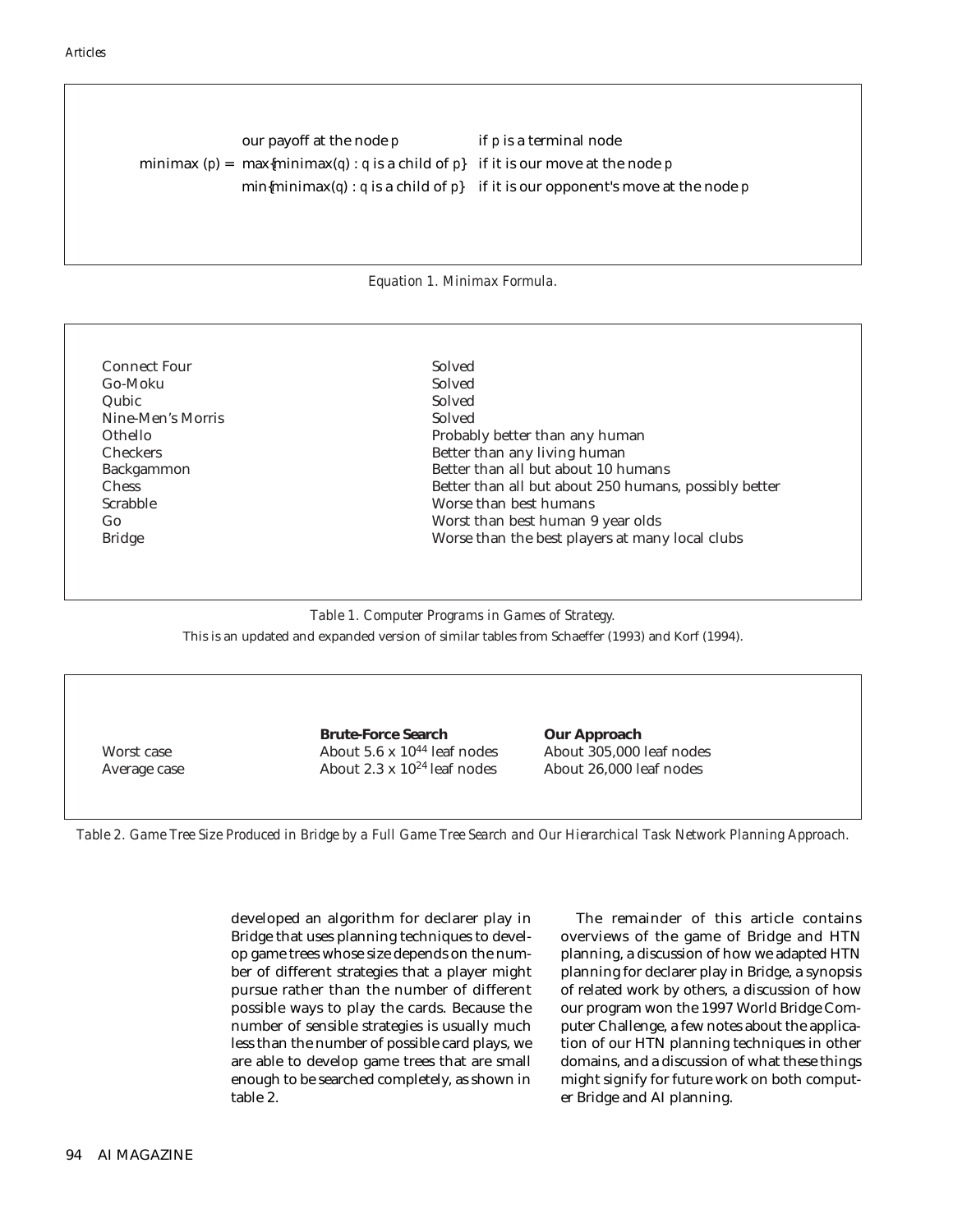

*Figure 1. At the Beginning of a Bridge Hand, the 52 Cards Are Dealt Equally among the Four Players.*

## Overview of Bridge

Bridge is a game played by four players, using a standard deck of 52 playing cards divided into four *suits* (spades ♦, hearts  $\hearts$ , diamonds  $\diamond$ , and clubs  $\clubsuit$ ), each containing 13 cards. The players (who are normally referred to as North, South, East, and West) play as two opposing teams, with North and South playing as partners against East and West. A Bridge deal consists of two phases: (1) bidding and (2) play.

#### Bidding

Whichever player was designated as dealer for the deal deals the cards, distributing them equally among the four players, as shown in figure 1. Each player holds his/her cards so that no other player can see them.

The players make bids for the privilege of determining which suit is trump and what the level of the contract is. Nominally, each bid consists of two things: (1) some number of tricks that the bidder promises to take and (2) the suit that the bidder is proposing as the trump suit. However, various bidding conventions have been developed in which these bids

are also used to convey information to the bidder's partner about how strong the bidder's hand is.

The bidding proceeds until no player wants to make a higher bid. At this point, the highest bid becomes the *contract* for the hand. In the highest bidder's team, the player who bid this suit first becomes the *declarer*, and the declarer's partner becomes the *dummy*. The other two players become the *defenders*.

#### Play

The first time that it is the dummy's turn to play a card, the dummy lays his/her cards on the table face up so that everyone can see them; during the card play, the declarer plays both the declarer's cards and the dummy's cards.

The basic unit of card play is the *trick*, in which each player in turn plays a card by placing it face up on the table, as shown in figure 2. The first card played is the card that was led, and whenever possible, the players must *follow suit*, that is, play cards in the suit of the card that was led. The trick is taken by whoever played the highest card in the suit led, unless some player plays a card in the trump suit, in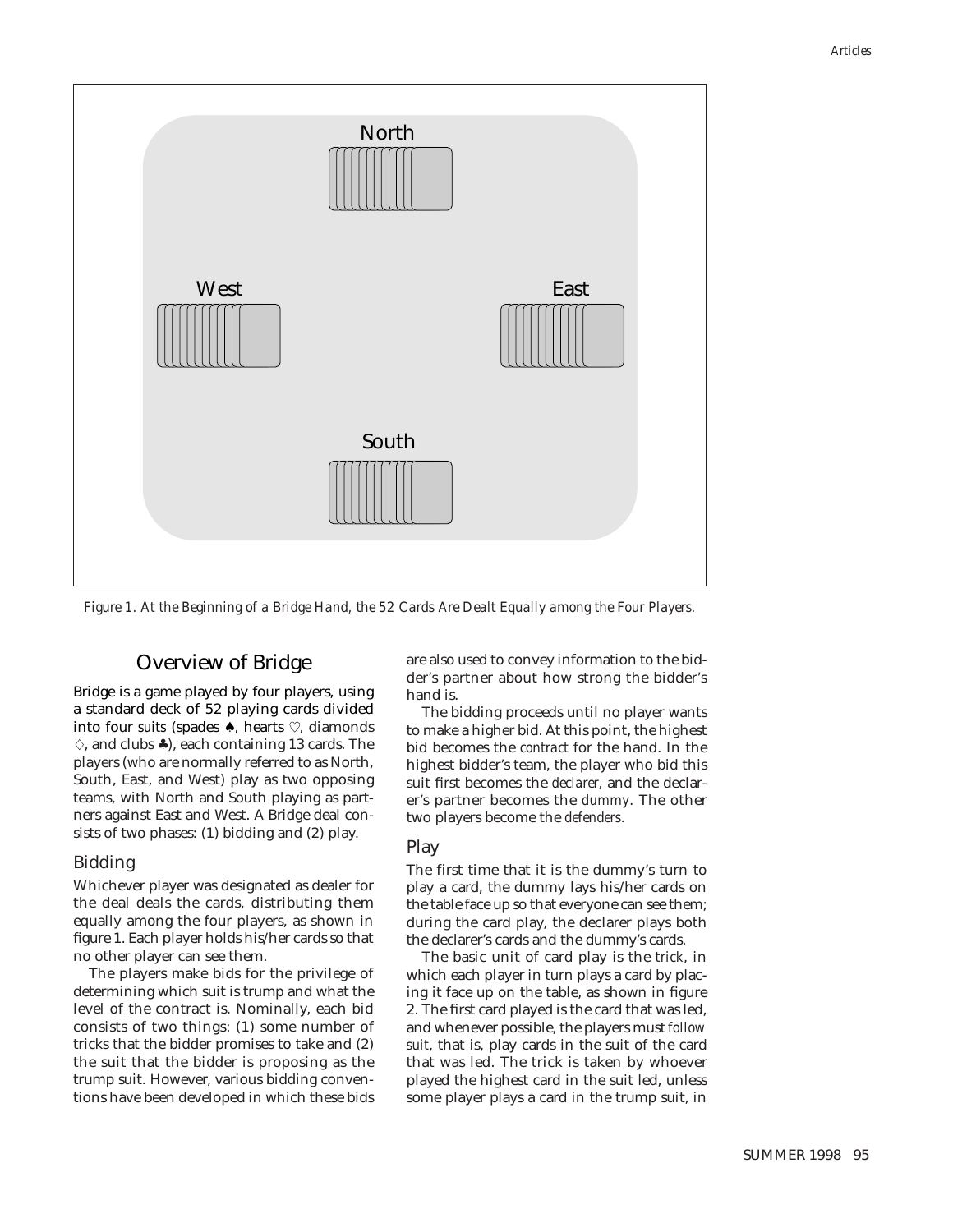

*Figure 2. The Basic Unit of Play Is the Trick, in Which Each Player Places a Card Face Up in the Middle of the Table.*

In this example, West leads the 6 of Diamonds, North (dummy) plays the 2 of Diamonds, East plays the 8 of Diamonds, and South (declarer) plays the Queen of Diamonds.

which case whoever played the highest trump card wins the trick.

The card play proceeds, one trick at a time, until no player has any cards left. At this point, the Bridge hand is scored according to how many tricks each team took and whether the declarer's team took as many tricks as it promised to take during the bidding.

In playing the cards, there are a number of standard tactical ploys that players can use to try to win tricks. These ploys have standard names (such as ruffing, cross-ruffing, finessing, cashing out, and discovery plays), and the ability of a Bridge player depends partly on how skillfully he/she can plan and execute these ploys. The importance of these ploys is especially true for the declarer, who is responsible for playing both the declarer's cards and the dummy's cards. In most Bridge hands, the declarer

will spend some time at the beginning of the game formulating a strategic plan for how to play the declarer's cards and the dummy's cards. This plan will typically be some combination of various tactical ploys. Because of the declarer's uncertainty about what cards are in the opponents' hands and how the opponents might choose to play these cards, the plan will usually need to contain contingencies for various possible card plays by the opponents.

## Overview of Hierarchical Task Network Planning

*HTN planning* (Wilkins 1988; Currie and Tate 1985; Sacerdoti 1977; Tate 1977) is an AI planning methodology that creates plans by task decomposition. *Task decomposition* is a process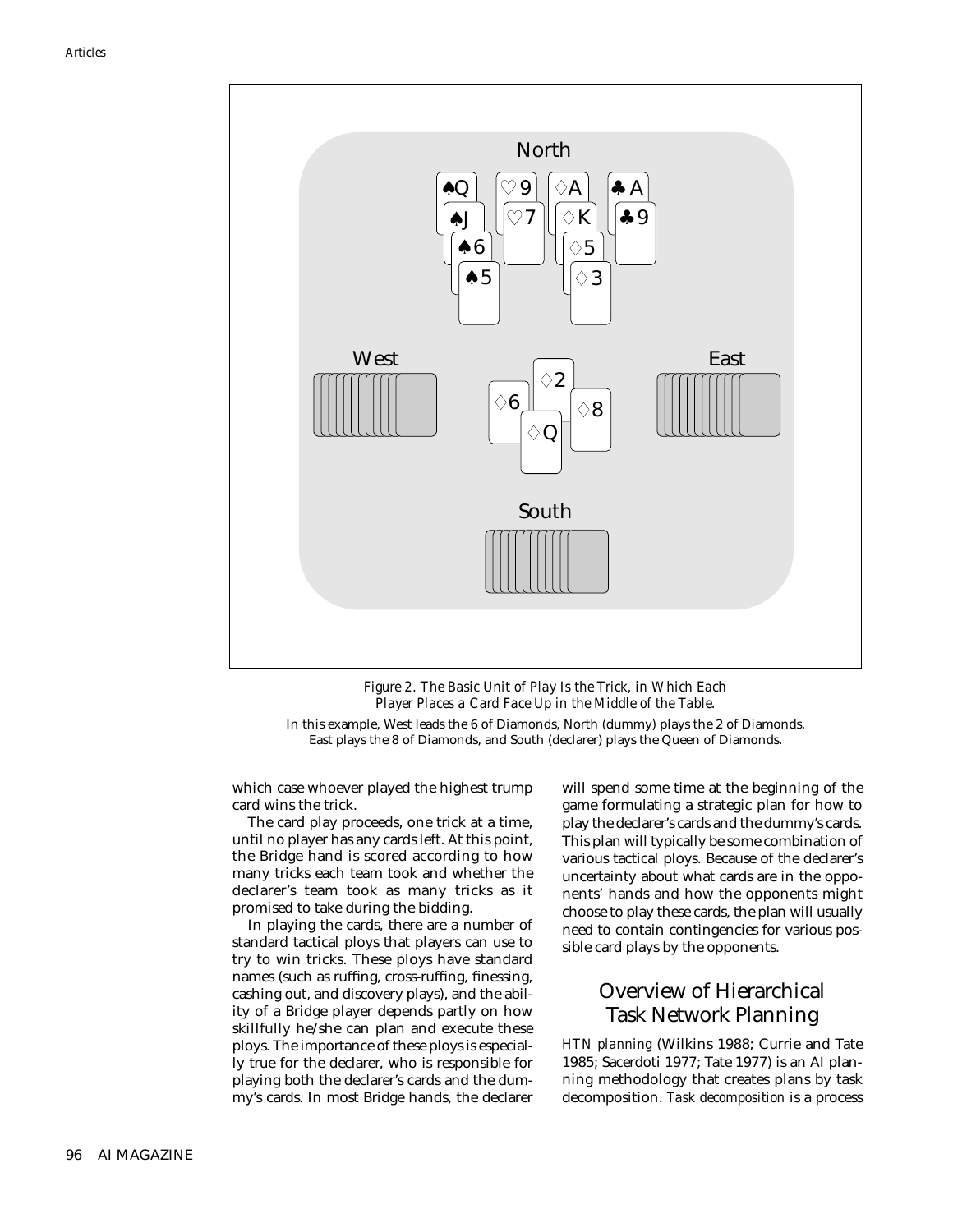

*to the Task of Traveling from the University of Maryland to the Massachusetts Institute of Technology.*

in which the planning system decomposes tasks into smaller and smaller subtasks until primitive tasks are found that can be performed directly. HTN planning systems have knowledge bases containing methods. Each *method* includes a prescription for how to decompose some task into a set of subtasks, with various restrictions that must be satisfied for the method to be applicable and various constraints on the subtasks and the relationships among them. Given a task to accomplish, the planner chooses an applicable method, instantiates it to decompose the task into subtasks, and then chooses and instantiates other methods to decompose the subtasks even further. If the constraints on the subtasks or the interactions among them prevent the plan from being feasible, the planning system will backtrack and try other methods.

Figure 3 shows two methods for the task of traveling from one location to another: (1) traveling by air and (2) traveling by taxi. Traveling by air involves the subtasks of purchasing a plane ticket, traveling to the local airport, flying to an airport close to our destination, and traveling from there to our destination. Traveling by taxi involves the subtasks of calling a taxi, riding in it to the final destination, and paying the driver. Each method has restrictions on when it can be used: Air travel is only applicable for long dis-

tances, and travel by taxi is only applicable for short distances.

Now, consider the task of traveling from the University of Maryland to the Massachusetts Institute of Technology. Because this is a long distance, the travel by taxi method is not applicable; so, we must choose the travel by air method. As shown in figure 3, this method decomposes the task into the following subtasks: purchase a ticket from Baltimore-Washington International (BWI) airport to Logan airport, travel from the University of Maryland to BWI, fly from BWI to Logan, and travel from Logan to MIT. For the subtasks of traveling from the University of Maryland to BWI and traveling from Logan to MIT, we could use the travel by taxi method to produce additional subtasks, as shown in figure 3.

Solving a planning problem using HTN planning is generally much more complicated than in this simple example. Here are some of the complications that can arise:

First, the planner might need to recognize and resolve interactions among the subtasks. For example, in planning how to get to the airport, one needs to make sure one will arrive there in time to catch the plane.

Second, in the example in figure 3, it was always obvious which method to use, but in general, more than one method can be applicable to a task. If it is not possible to solve the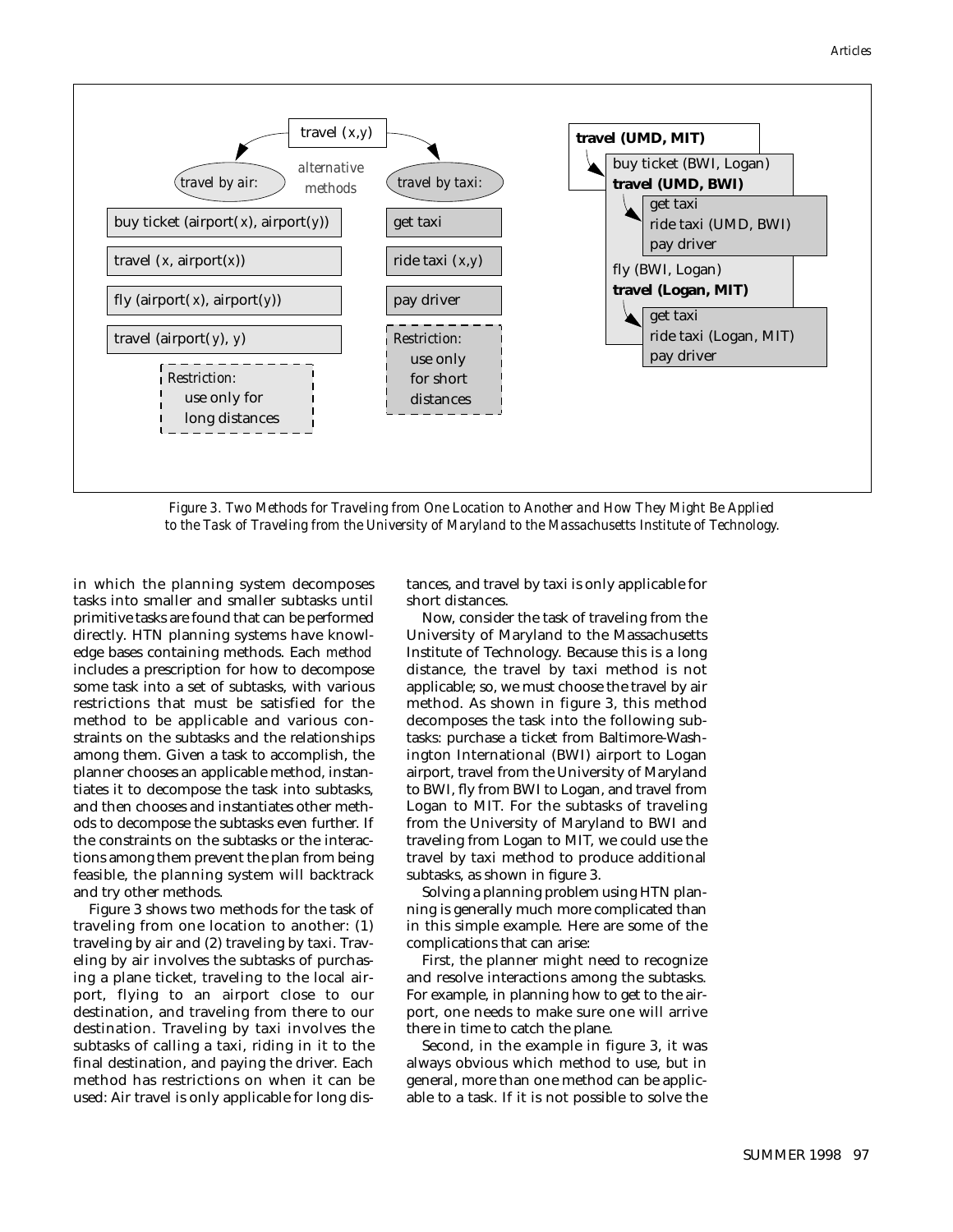

*Figure 4. A Portion of TIGNUM 2's Task Network for Finessing.*

subtasks produced by one method, it might be necessary to backtrack and try another method instead.

The first HTN planners were developed more than 20 years ago (Tate 1976; Sacerdoti 1974). However, because of the complicated nature of HTN planning, it was not until much later that researchers began to develop a coherent theoretical basis for HTN planning. A formal characterization of HTN planning now exists that shows it to be strictly more expressive than planning with STRIPS-style operators (Erol, Nau, and Hendler 1994), which has made it possible to establish a number of formal properties, such as soundness and completeness of planning algorithms (Erol, Hendler, and Nau 1994), complexity (Erol, Hendler, and Nau 1997), and the relative efficiency of various control strategies (Tsuneto, Nau, and Hendler 1996; Tsuneto et al. 1996). Domain-specific HTN planners have been developed for a number of industrial problems (Smith, Hebbar, et al. 1996; Smith, Nau, et al. 1996; Aarup et al. 1994; Wilkins and Desimone 1994), and a domain-independent HTN planner is available at www.cs.umd.edu/projects/plus/umcp/manual for use in experimental studies.

## Our Adaptation of Hierarchical Task Network Planning for Bridge

We built a computer program called TIGNUM 2, which uses an adaptation of HTN planning techniques to plan declarer play in Contract Bridge. To represent the various tactical schemes of card playing in Bridge, TIGNUM 2 uses structures similar to HTN methods but modified to represent multiagency and uncertainty. TIGNUM 2 uses *state information sets* to represent the locations of cards that the declarer is certain of and *belief functions* to represent the probabilities associated with the locations of cards that the declarer is not certain of.

Some methods refer to actions performed by the opponents. In TIGNUM 2, we allow these methods to make assumptions about the cards in the opponents' hands and design our methods so that most of the likely states of the world are each covered by at least one method. In any of our methods, the subtasks are totally ordered; that is, the order in which the subtasks are listed for a method is the order in which these subtasks must be completed. For example, figure 4 shows a portion of our task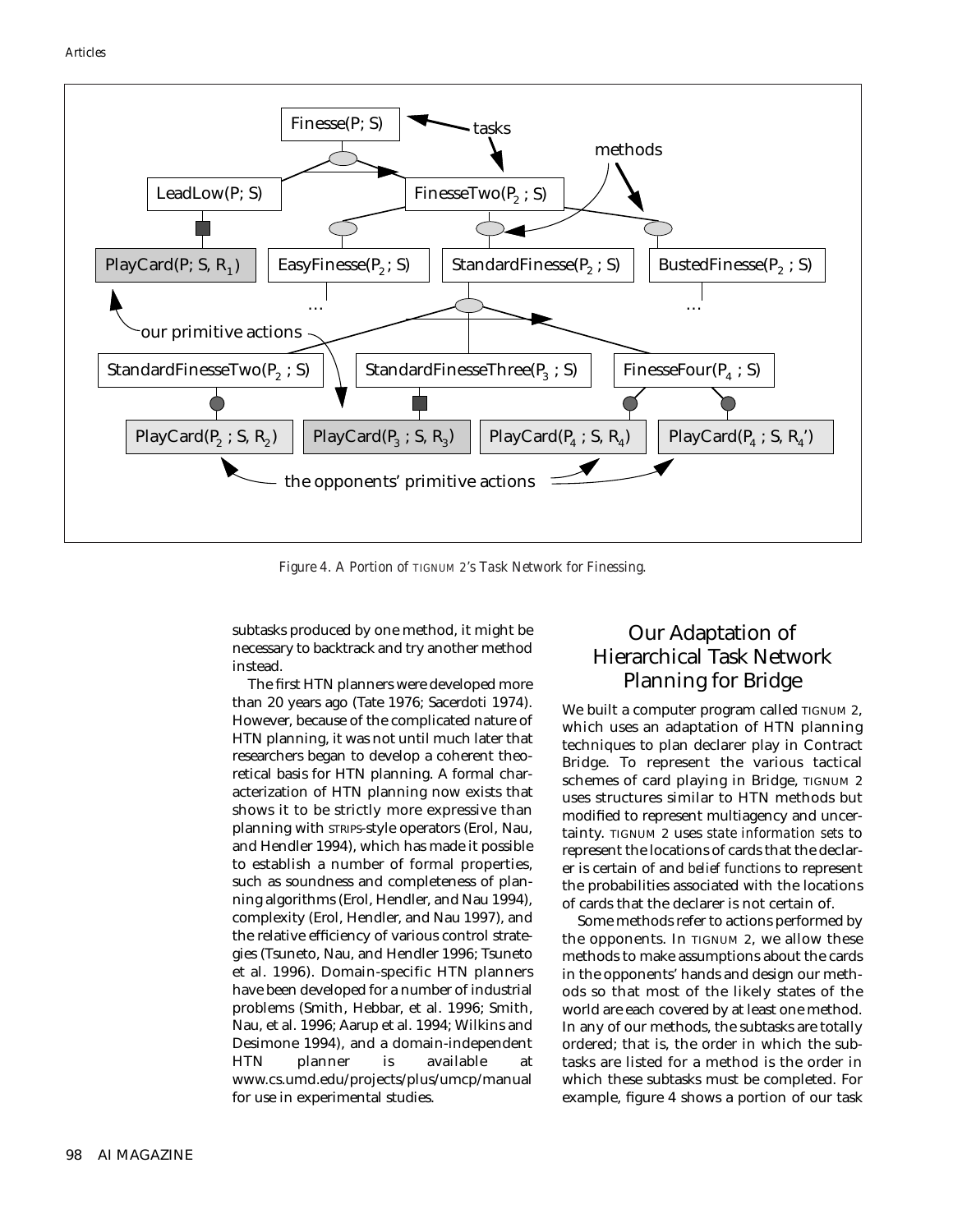

*Figure 5. An Instantiation of the Finesse Method for a Specific Bridge Hand.*

network for finessing in Bridge. Note that it refers to actions performed by each of the players in the game.

To generate game trees, our planning algorithm uses a procedure similar to task decomposition to build up a game tree whose branches represent moves generated by these methods. It applies all methods applicable to a given state of the world to produce new states of the world and continues recursively until there are no applicable methods that have not already been applied to the appropriate state of the world.

For example, figure 5 shows how our algorithm would instantiate the finessing method of figure 4 for a specific Bridge hand. In figure 5, West (the declarer) is trying a *finesse*, a tactical ploy in which a player tries to win a trick with a high card by playing it after an opponent who has a higher card. If North (a defender) has the  $\triangle Q$  but does not play it when spades are led, then East (the dummy) will be able to win a trick with the ♠J because East plays after North. (North wouldn't play the ♠Q if he/she had any alternative because then East would win the trick with the ▲K and win a later trick with the ♠J.) However, if South (the other defender) has the  $\triangle Q$ , South will play it after East plays the ♠J, and East will not win the trick.

Figure 6 shows the game tree resulting from the instantiation of the finessing method. This game tree is produced by taking the plays shown in figure 5 and listing them in the order in which they will occur. In figure 6, the declarer has a choice between the finessing method and the *cashing-out* method, in which the declarer simply plays all the high cards that are guaranteed to win tricks.

For a game tree generated in this manner, the number of branches from each state is not the number of moves that an agent can make (as in conventional game tree search procedures) but, instead, is the number of different tactical schemes that the agent can use. As shown in table 2, using the schemes as the branches results in a smaller branching factor and a much smaller search tree: Our planning algorithm generates game trees small enough that it can search them all the way to the end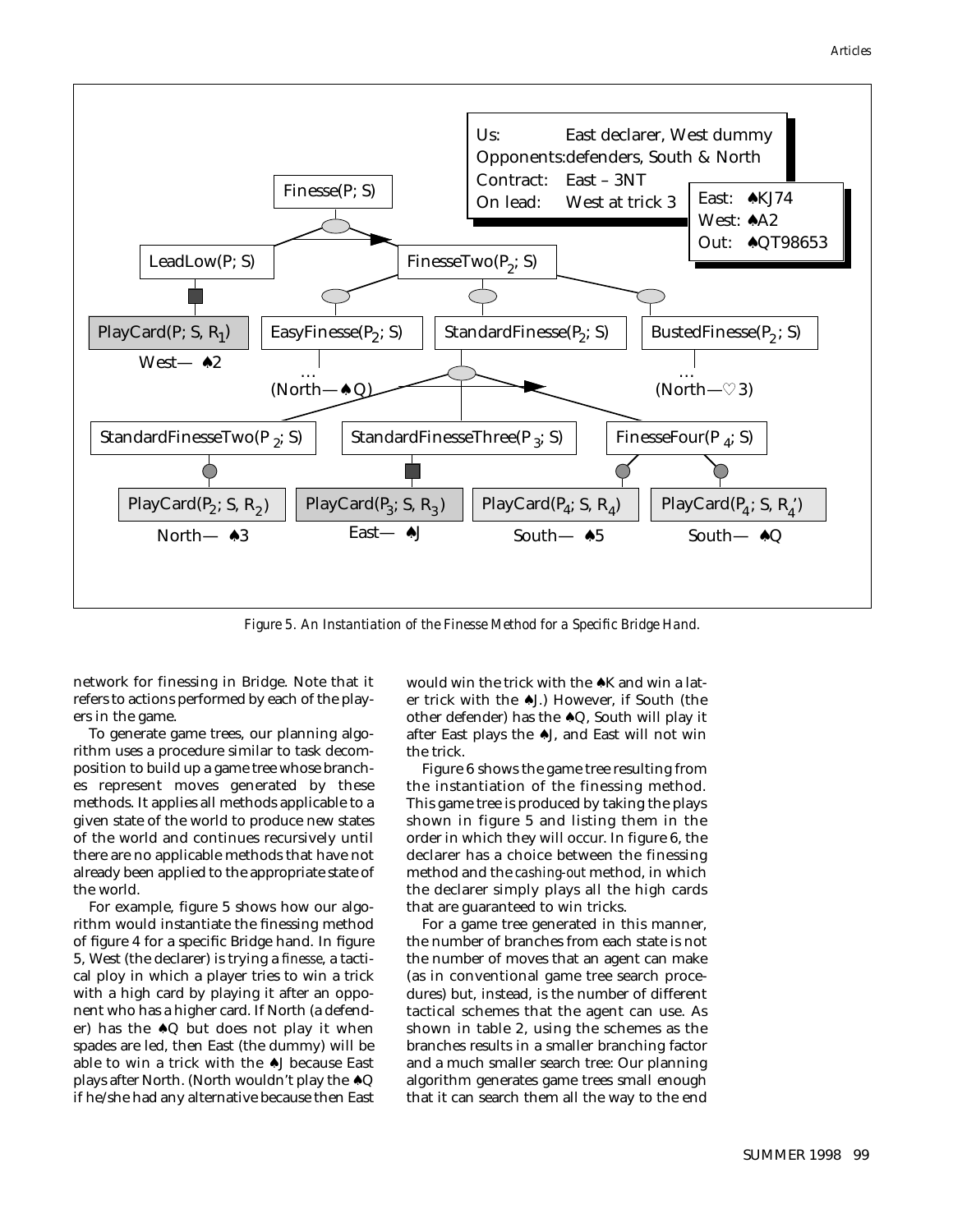#### *Articles*



*Figure 6. The Game Tree Produced by Instantiating the Finesse Method.*

to predict the likely results of the various sequences of cards that the players might play.

To evaluate the game tree at nodes where it is the declarer's turn to play a card, our algorithm chooses the play that results in the highest score. For example, in figure 7, West chooses to play the ♠A that resulted from the cash-out method, which results in a score of +600, rather than the ♠2 that resulted from the finesse method, which results in a score of +270.46.

To evaluate the game tree at nodes where it is an opponent's turn to play a card, our algorithm takes a weighted average of the node's children, based on probabilities generated by our belief function. For example, because the probability is 0.9844 that North holds at least one *low* spade—that is, at least one spade other than the ♠Q—and because North is sure to play a low spade if North has one, our belief function generates the probability of 0.9844 for North's play of a low spade. North's other two possible plays are much less likely and receive much lower probabilities.

## Implementation and Testing

To test our implementation of TIGNUM 2, we played it against Great Game Products' BRIDGE BARON program (Great Game Products 1997). BRIDGE BARON was originally developed in 1980 and has undergone many improvements since then (Throop 1983), and it is generally acknowledged to be the best commercially available program for the game of Bridge. At the time of our tests, it had won four international computer Bridge championships. In its review of seven commercially available Bridgeplaying programs (Manley 1993), the American Contract Bridge League rated BRIDGE BARON to be the best of the seven and rated the skill of BRIDGE BARON to be the best of the five that do declarer play without "peeking" at the opponents' cards.

In Smith (1997), the results of our comparison of TIGNUM 2 declarer play against BRIDGE BARON's declarer play on 1000 randomly generated Bridge deals (including both suit and notrump contracts). To do this comparison, we formed the following two teams: (1) the BRIDGE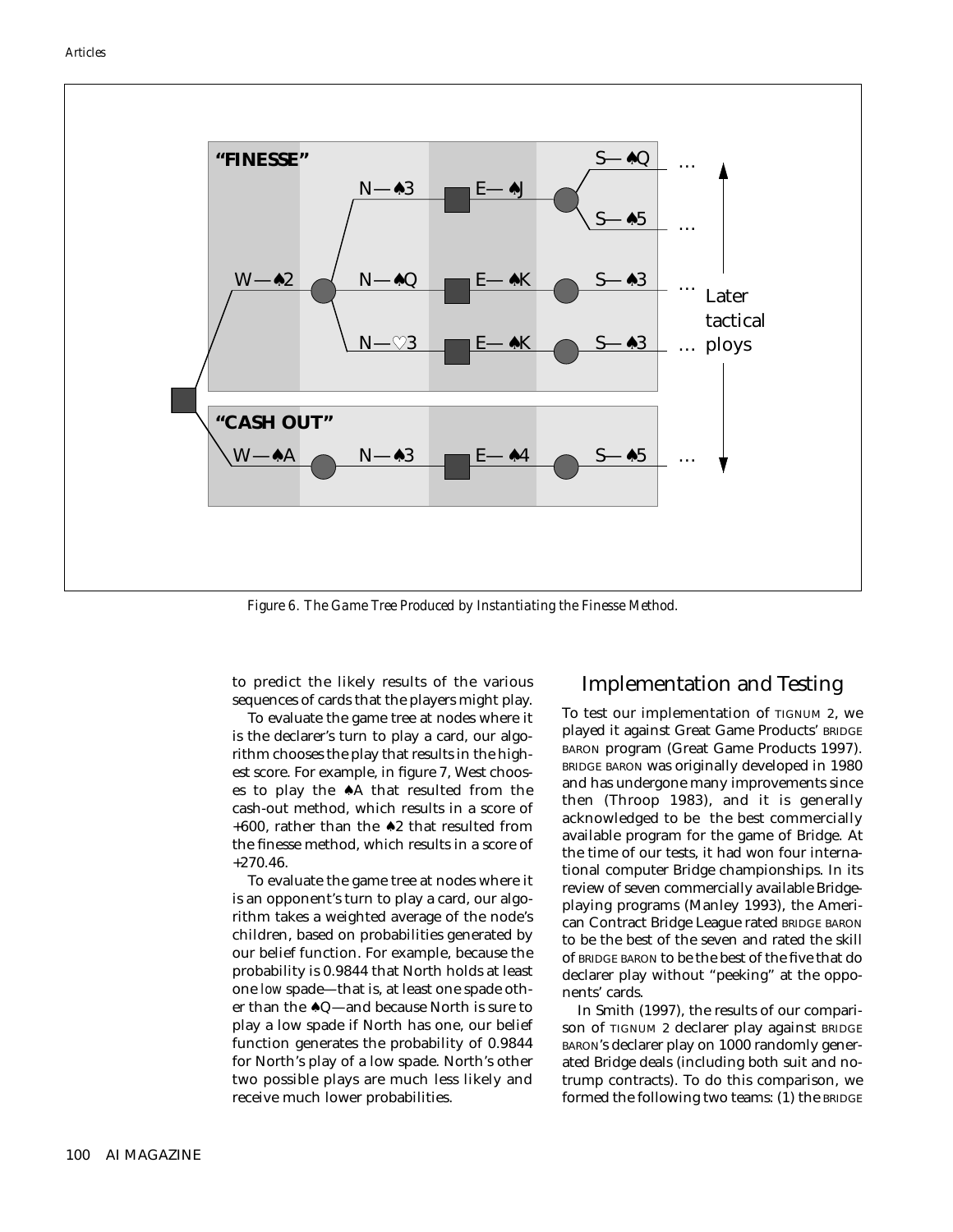

*Figure 7. Evaluating the Game Tree of Figure 6.*

BARON team, consisting of two copies of BRIDGE BARON and (2) the TIGNUM 2 team, consisting of two copies of the following combination of programs—TIGNUM 2 for use in declarer play and BRIDGE BARON for use in bidding and defender play (because TIGNUM 2 does not do bidding and defender play). To eliminate the possibility of either team gaining an advantage simply by the luck of the deal, each deal was played twice, once with the TIGNUM 2 team playing North and South and the BRIDGE BARON team playing East and West and once with the TIGNUM 2 team playing East and West and the BRIDGE BARON team playing North and South. To score each deal, we used *Swiss team board-amatch scoring,* in which the winner is defined to be the team getting the higher number of total points for the deal (if the teams have the same number of total points for a deal, then each team wins one-half the deal). In our comparison, the TIGNUM 2 team defeated the BRIDGE BARON team by 250 to 191, with 559 ties. These results are statistically significant at the  $\alpha$  = 0.025 level. We had never run TIGNUM 2 on any of these deals before this test, so these results are free from any training-set biases.

These tests were performed in February 1997. Since then, we have made additional changes to TIGNUM 2 that have improved its performance considerably. Furthermore, we have worked with Great Game Products to develop a new version of BRIDGE BARON, BRIDGE BARON 8, that uses the TIGNUM 2 code to plan its declarer play. The version of the TIGNUM 2 code used in BRIDGE BARON 8 contains 91 HTN task names and at least 400 HTN methods.

As described later in this article, a prerelease version of BRIDGE BARON 8 won the latest worldchampionship computer Bridge competition, and the official release went on sale in October 1997. In his review of Bridge programs, Jim Loy (1997) said of this new version of BRIDGE BARON: "The card play is noticeably stronger, making it the strongest program on the market."

## Other Work on Computer Bridge

Most of the successful computer programs for Bridge other than ours are based on the use of domain-dependent pattern-matching tech-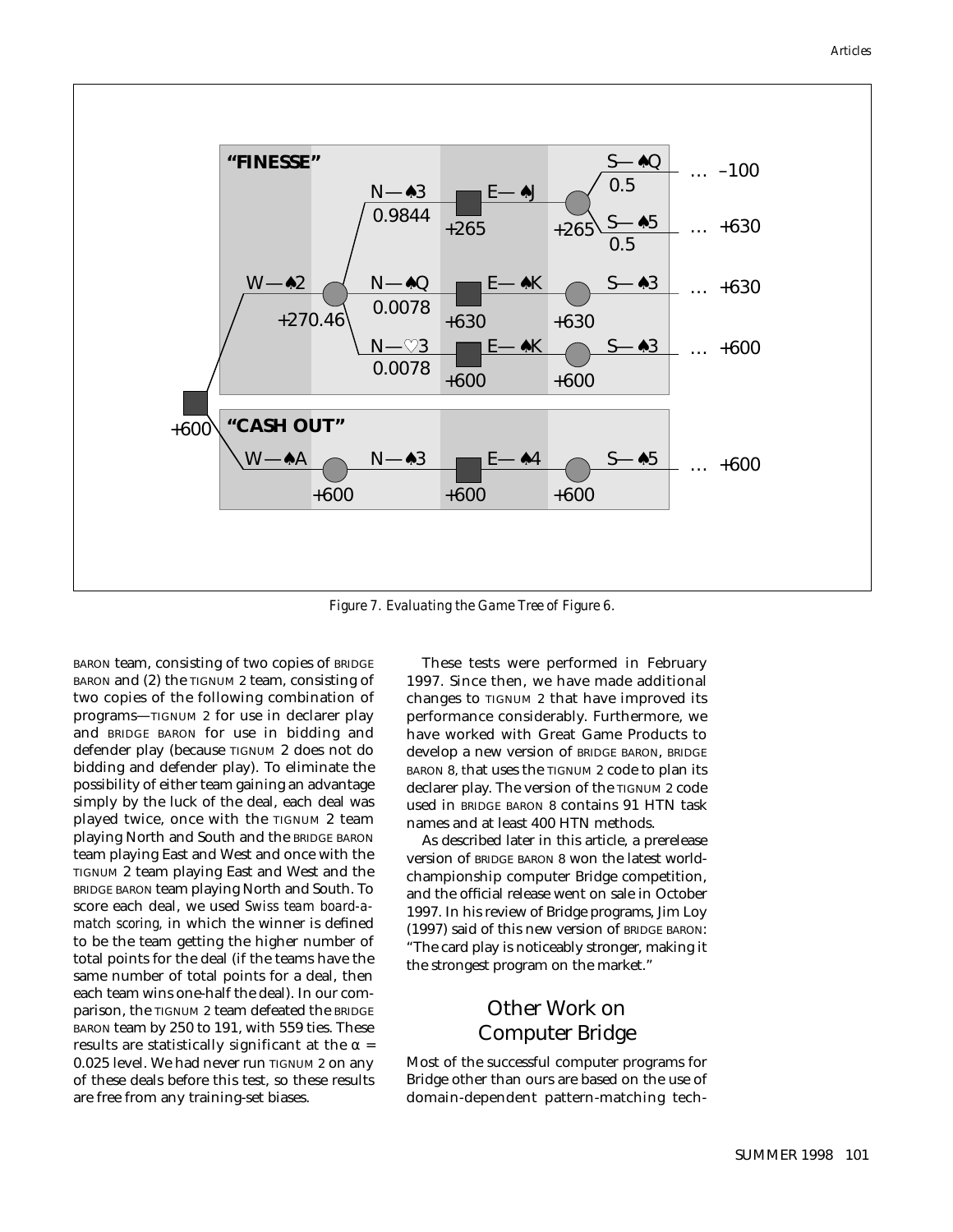

*Figure 8. The Same Basic Approach (and Even Some of the Same Code!) That We Used for Planning Declarer Play in BRIDGE BARON Is Also Used in a Progam That Plans How to Manufacture Microwave Transmit-Receive Modules (MWMs), Such as the One Shown Here.*

niques without much lookahead. However, several researchers have tried to develop Bridge programs that use adaptations of classical game tree search. Obviously, one of the biggest problems is how to handle the uncertainty about what cards are in the other players' hands. The most common approach to this problem—used, for example, late in the play in BRIDGE BARON—has been to use Monte Carlo techniques.<sup>1</sup> The basic idea is to generate many random hypotheses for how the cards might be distributed among the other players' hands, generate and search the game trees corresponding to each of the hypotheses, and average the results to determine the best move.

This Monte Carlo approach removes the necessity of representing uncertainty about the players' cards within the game tree itself, thereby reducing the size of the game tree by as much as a multiplicative factor of  $5.2 \times 10^6$ . However, the resulting game tree is still large, and thus, this method by itself has not been particularly successful.

Ginsberg (1996b) has developed a clever way to make the game tree even smaller. He starts with the Monte Carlo approach described previously, but to search each game tree, he uses a tree-pruning technique called *partition search*. Partition search reduces the branching factor of the game tree by combining similar branches—for example, if a player could play the ♠6 or the ♠5, partition search would generate only one branch for these two plays because they are basically equivalent. Like our approach, partition search produces game trees that are small enough to search completely. Ginsberg (1996a) has implemented this approach in a computer program called GIB, which was highlighted at the Fourteenth National Conference on Artificial Intelligence Hall of Champions Exhibit.

Frank and Basin (1995) have discovered a significant problem with Monte Carlo approaches: The use of Monte Carlo techniques introduces a fundamental incorrectness into the reasoning procedure. By this incorrectness, we do not mean the inaccuracies that might result from random variations in the game trees—inaccuracies because of random variation can be overcome (at the cost of additional computational effort) by generating a large enough sample of game trees. Rather, Frank and Basin have shown that any decision-making procedure that models an imperfect-information game as a collection of perfect-information games will be incapable of thinking about certain situations correctly.

We do not know how common such situations are, but they can be divided into several classes: The simplest one is what Bridge players call a *discovery play,* in which a player plays a card to observe what cards other players play in response, to gain information about what cards those players hold. A decision-making procedure that generates and searches random game trees as described previously will be unable to reason about discovery plays correctly because within each game tree, the procedure already thinks it has perfect information about the players' cards. We understand that Ginsberg is trying to develop a solution to this problem, but we have not yet seen a good way to overcome it.

## Tournament Results

The most recent world-championship competition for computer Bridge programs was the Baron Barclay World Bridge Computer Challenge, which was hosted by the American Contract Bridge League. The five-day competition was held in Albuquerque, New Mexico, from 28 July to 1 August 1997. As reported in *The New York Times* (Truscott 1997) and *The Washington Post* (Chandrasekaran 1997), the winner of the competition was BRIDGE BARON—more specifically, a prerelease version of BRIDGE BARON 8, incorporating our TIGNUM 2 code. Here we describe the details of the competition.

The contenders included five computer programs: one from Germany, one from Japan,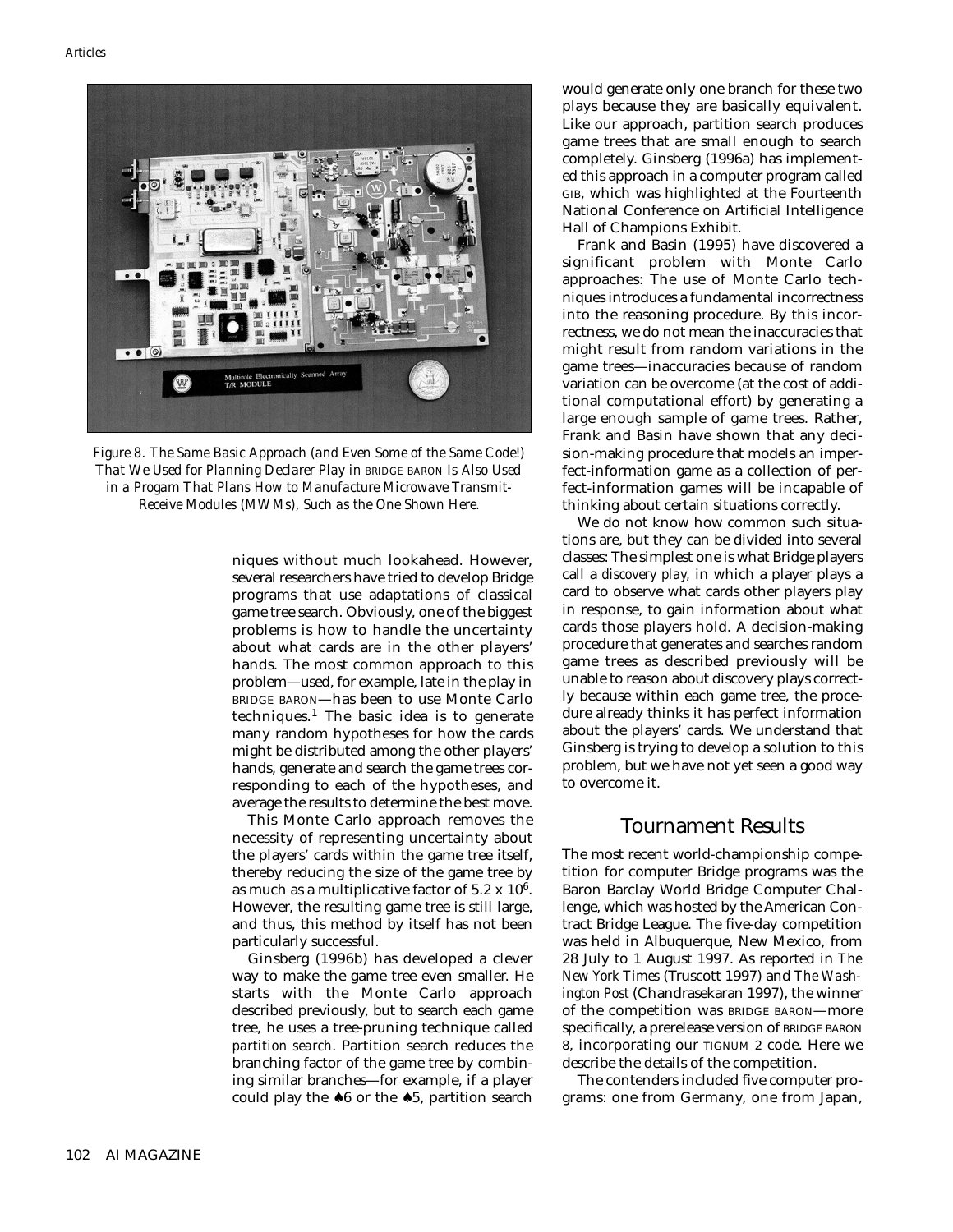

*Figure 9. A Portion of a Task Network Containing Operations Used in Manufacturing Microwave Transmit-Receive Modules (MWMs).*

and three from the United States. As far as we know, most of the programs were based on domain-dependent pattern-matching techniques that did not involve a lot of lookahead. The two exceptions included Ginsberg's GIB program and our new version of BRIDGE BARON. For the competition, two copies of each computer program competed together as a team, sitting East-West one of the times that a deal was played and North-South the other time the same deal was played.

The competition began with a qualifying round in which each of the five computer program teams played 10 matches against different human teams. Each match consisted of 4 deals; so, each program played a total of 40 deals. The results, which are shown in table 3, were scored using *international match points* (IMPs), a measure of how much better or worse a Bridge partnership's score is in comparison to its competitors. The bottom two programs (MEADOWLARK and GIB) were eliminated from the competition; the top three programs (Q-PLUS, MICROBRIDGE 8, and BRIDGE BARON) advanced to the semifinals.

In the semifinal match, Q-PLUS was given a bye, and MICROBRIDGE 8 played a head-to-head match against BRIDGE BARON. In this match, which consisted of 22 deals, BRIDGE BARON defeated MICROBRIDGE 8 by 60 IMPs, thus eliminating MICROBRIDGE 8 from the competition.

For the final match, BRIDGE BARON played a head-to-head match against Q-PLUS. In this match, which consisted of 32 deals, BRIDGE BARON defeated Q-PLUS by 22 IMPs, thus winning the competition. The final place of each program in the competition is shown in table 4.

## Generality of Our Approach

To develop TIGNUM 2, we needed to extend HTN planning to include ways to represent and reason about possible actions by other agents (such as the opponents in a Bridge game) as well as uncertainty about the capabilities of these agents (for example, lack of knowledge about what cards they have). However, to accomplish this representation, we needed to restrict how TIGNUM 2 goes about constructing its plans. Most HTN planners develop plans in which the actions are partially ordered, postponing some of the decisions about the order in which the actions will be performed. In contrast, TIGNUM 2 is a totalorder planner that expands tasks in left-toright order.

Because TIGNUM 2 expands tasks in the same order that they will be performed when the plan executes, when it plans for each task, TIGNUM 2 already knows the state of the world (or as much as can be known about it in an imperfect-information game) at the time the task will be performed. Consequently, we can write each method's preconditions as arbitrary computer code rather than use the stylized logical expressions found in most AI planning systems. For example, by knowing the current state, TIGNUM 2 can decide which of 26 finesse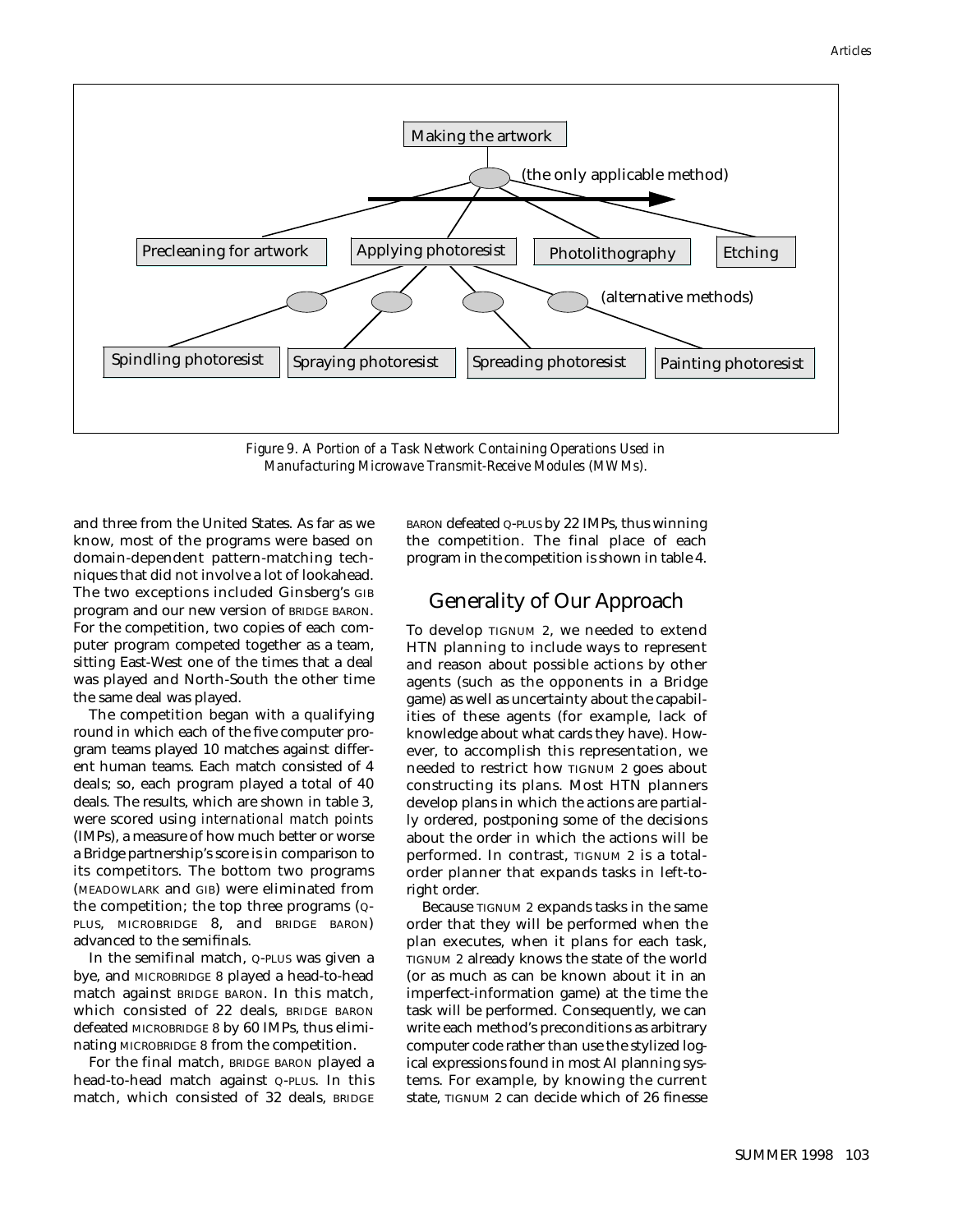| Program             | <b>Country</b>       | Score (IMPs) |  |
|---------------------|----------------------|--------------|--|
| Q-PLUS              | Germany              | $+39.74$     |  |
| MICROBRIDGE 8       | Japan                | $+18.00$     |  |
| <b>BRIDGE BARON</b> | <b>United States</b> | $+7.89$      |  |
| <b>MEADOWLARK</b>   | <b>United States</b> | $-64.00$     |  |
| GIB                 | <b>United States</b> | $-68.89$     |  |

*Table 3. Results from the Qualifying Round of the Baron Barclay World Bridge Computer Challenge.*

The top three contenders advanced to the semifinals; the bottom two contenders were eliminated from the competition.

| Program             | <b>Country</b>       | <b>Performance</b> |  |
|---------------------|----------------------|--------------------|--|
| <b>BRIDGE BARON</b> | <b>United States</b> | 1st                |  |
| $Q$ -PLUS           | Germany              | 2d                 |  |
| MICROBRIDGE 8       | Japan                | 3d                 |  |
| <b>MEADOWLARK</b>   | <b>United States</b> | 4th                |  |
| GIB                 | <b>United States</b> | 5th                |  |
|                     |                      |                    |  |

*Table 4. The Final Place of Each Contender in the Baron Barclay World Bridge Computer Challenge.*

situations are applicable: With partialorder planning, it would be much harder to decide which of them can be made applicable. The arbitrary computer code also enables us to encode the complex numeric computations needed for reasoning about the probable locations of the opponents' cards.

Because of the power and flexibility that this approach provides for representing planning operators and manipulating problem data, it can be useful in other planning domains that are different from computer Bridge. For example, consider the task of generating plans for how to manufacture complex electronic devices such as the microwave transmit-receive module (MWM) shown in figure 8. MWMs are complex electronic devices operating in the 1- to 20-gigahertz range that are used in radars and satellite communications. Designing and manufacturing electronic devices that operate in this frequency range is tricky because the placement of the components and the lengths and widths of the wires can change the electrical behavior of the devices.

Two of us have participated in the development of a system called EDAPS (electromechanical design and planning system) for computer-aided design (CAD) and manufacturing planning for MWMs (Smith 1997; Hebbar et al. 1996; Smith, Hebbar, et al. 1996; Smith, Nau, et al. 1996). In a contract with Northrop Grumman Corporation, our group is extending EDAPS into a tool to be used in Northrop Grumman's design and manufacturing facility in Baltimore, Maryland. EDAPS integrates commercial CAD systems for electronic design and mechanical design along with a program that generates manufacturing process plans for MWMs. The processplanning program uses the same basic approach (and even some of the same code!) that we used in our program for declarer play in Bridge. For example, figure 9 shows a portion of a task network for some of the operations used in MWM manufacture.

## **Conclusions**

For games such as Chess and Checkers, the best computer programs are based on the use of brute- force game tree search techniques. In contrast, our new version of BRIDGE BARON bases its declarer play on the use of HTN planning techniques that more closely approximate how a human might plan the play of a Bridge hand.

Because computer programs still have far to go before they can compete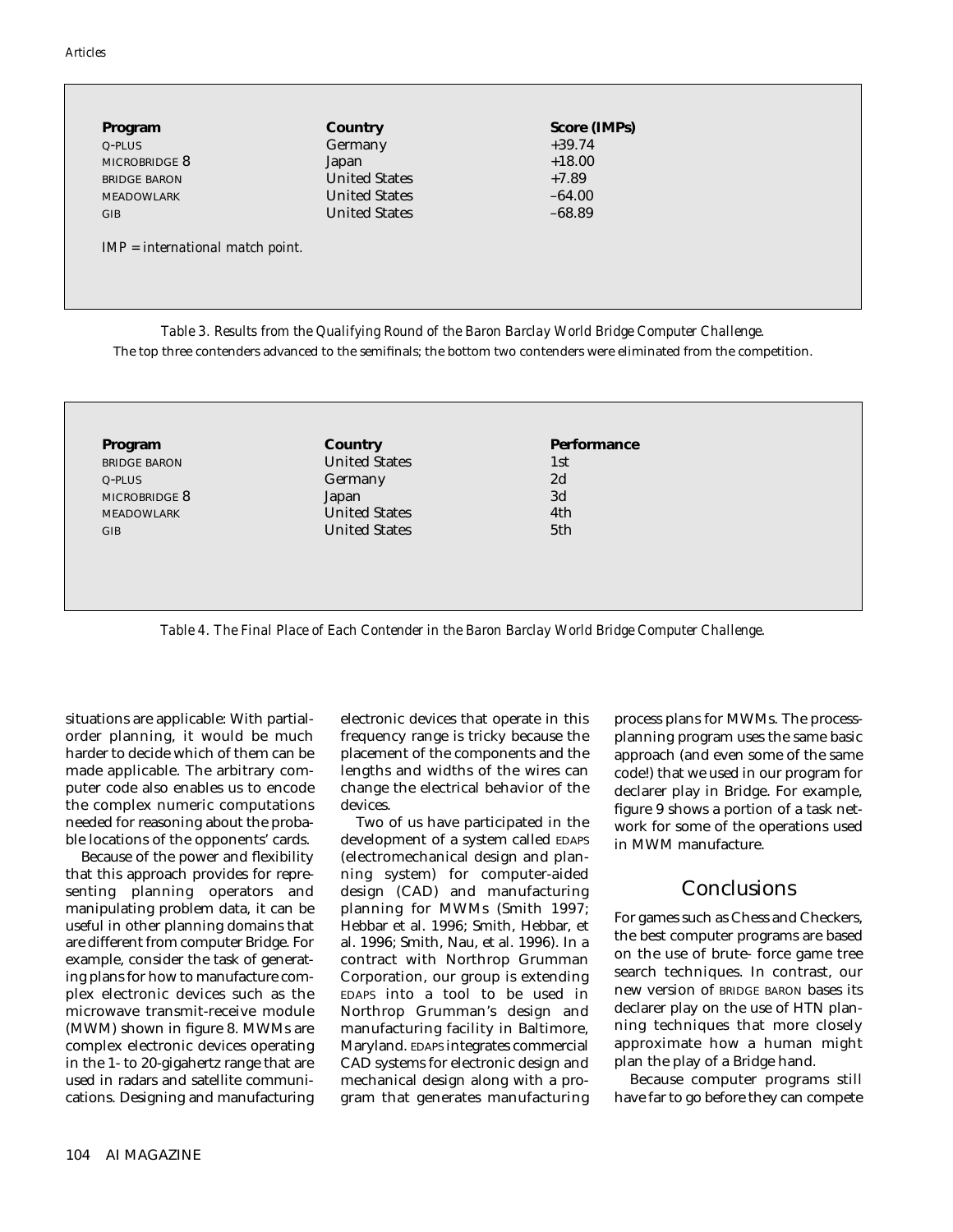at the level of expert human Bridge players, it is difficult to say what approach will ultimately prove best for computer Bridge. However, BRIDGE BARON's championship performance in the Baron Barclay World Bridge Computer Challenge suggests that Bridge might be a game in which HTN planning techniques can be successful.

Furthermore, we believe that our work illustrates how AI planning is finally coming of age as a tool for practical planning problems. Other AI planning researchers have begun to develop practical applications of AI planning techniques in several other domains, such as marine oil spills (Agosta 1996), spacecraft assembly (Aarup et al. 1994), and military air campaigns (Wilkins and Desimone 1994). Furthermore, as discussed in the previous sections, the same adaptation of HTN planning that we used for computer Bridge is also proving useful for the generation and evaluation of manufacturing plans for MWMs. Because the same approach works well in domains that are as different as these, we are optimistic that it will be useful for a wider range of practical planning problems.

### Acknowledgments

This work was supported in part by an AT&T Ph.D. scholarship to Stephen J. J. Smith, Maryland Industrial Partnerships grant 501.15; Advanced Research Projects Agency grant DABT 63-95-C-0037; and National Science Foundation grants NSF EEC 94-02384 and IRI-9306580. Any opinions, findings, and conclusions or recommendations expressed in this material are those of the authors and do not necessarily reflect the view of the funders.

#### Note

1. One exception is Lopatin's ALPHA BRIDGE program, which used classical game tree search techniques more or less unmodified, with a 20-ply (5-trick) search. ALPHA BRIDGE placed last at the 1992 Computer Olympiad.

#### References

Aarup, M.; Arentoft, M. M.; Parrod, Y.; Stader, J.; and Stokes, I. 1994. OPTIMUM-AIV: A Knowledge-Based Planning and Scheduling System for Spacecraft AIV. In *Intelligent Scheduling*, eds. M. Fox and M. Zweben, 451–469. San Francisco, Calif.: Morgan

#### Kaufmann.

Agosta, J. M. 1996. Constraining Influence Diagram Structure by Generative Planning: An Application to the Optimization of Oil Spill Response. In Proceedings of the Twelfth Conference on Uncertainty in Artificial Intelligence, 11–19. Menlo Park, Calif.: AAAI Press.

Biermann, A. 1978. Theoretical Issues Related to Computer Game-Playing Programs. *Personal Computing* 2(9): 86–88.

Chandrasekaran, R. 1997. Program for a Better Bridge Game: A College Partnership Aids Industry Research. *The Washington Post*, Washington Business Section, 15 September, pp. 1, 15, 19.

Currie, K., and Tate, A. 1985. O-Plan–Control in the Open Planner Architecture. In Proceedings of the BCS Expert Systems Conference, 225–240. Cambridge, U.K.: Cambridge University Press.

Erol, K.; Hendler, J.; and Nau, D. 1997. Complexity Results for Hierarchical Task-Network Planning. *Annals of Mathematics and Artificial Intelligence* 18(1): 69–93.

Erol, K.; Hendler, J.; and Nau, D. 1994. UMCP: A Sound and Complete Procedure for Hierarchical Task-Network Planning. In *Proceedings of the Second International Conference on AI Planning Systems,* 249–254. Menlo Park, Calif.: AAAI Press.

Erol, K.; Nau, D.; and Hendler, J. 1994. HTN Planning: Complexity and Expressivity. In Proceedings of the Twelfth National Conference on Artificial Intelligence, 1123–1128. Menlo Park, Calif.: American Association for Artificial Intelligence.

Frank, I., and Basin, D. 1995. Search in Games with Incomplete Information: A Case Study Using Bridge Card Play, Research Paper, 780, Department of Artificial Intelligence, University of Edinburgh.

Ginsberg, M. 1996a. GIB, BRIDGE BARON, and Other Things. Usenet News Group REC.GAMES.BRIDGE, Message-ID 55aq9u\$r31@ pith.uroregon.edu, 31 October.

Ginsberg, M. 1996b. Partition Search. In Proceedings of the Thirteenth National Conference on Artificial Intelligence, 228–233. Menlo Park, Calif.: American Association for Artificial Intelligence.

Great Game Products. 1997. BRIDGE BARON. Available at www.bridgebaron.com, 28 December.

Hebbar, K.; Smith, S. J. J.; Minis, I.; and Nau, D. S. 1996. Plan-Based Evaluation of Design for Microwave Modules. In Proceedings of the ASME Design for Manufacturing Conference. Lubbock, Tex.: American Society of Mechanical Engineers.

IBM. 1997. How DEEP BLUE Works. Available at www.chess.ibm.com/meet/html/d.3.2. html, 28 December.

Korf, R. 1994. Best-First Minimax Search: OTHELLO Results. In Proceedings of the Twelfth National Conference on Artificial Intelligence, 1365–1370. Menlo Park, Calif.: American Association for Artificial Intelligence.

Lopatin, A. 1992. Two Combinatorial Problems in Programming Bridge Game. Computer Olympiad. Unpublished manuscript.

Loy, J. 1997. Review of Bridge Programs for PC Compatibles. Usenet News Group REC.GAMES.BRIDGE, Message-Id <343CAB0B.C6E7D2B1@pop.mcn.net>, 9 October.

Manley, B. 1993. Software "Judges" Rate Bridge-Playing Products. *The Bulletin of the American Contract Bridge League* 59(11): 51–54.

Sacerdoti, E. D. 1977. *A Structure for Plans and Behavior*. New York: American Elsevier.

Sacerdoti, E. D. 1974. Planning in a Hierarchy of Abstraction Spaces. *Artificial Intelligence* 5:115–135.

Schaeffer, J. 1993. Games: Planning and Learning. Presentation at plenary session of the AAAI Fall Symposium, 22–24 October, Research Triangle Park, North Carolina.

Smith, S. J. J. 1997. Task-Network Planning Using Total-Order Forward Search and Applications to Bridge and to Microwave Module Manufacture. Ph.D. diss., Department of Computer Science, University of Maryland at College Park.

Smith, S. J. J.; Nau, D. S.; and Throop, T. 1996a. A Planning Approach to Declarer Play in Contract Bridge. *Computational Intelligence* 12(1): 106–130.

Smith, S. J. J.; Nau, D. S.; and Throop, T. 1996b. AI Planning's Strong Suit. *IEEE Expert* 11(6): 4–5.

Smith, S. J. J.; Nau, D. S.; and Throop, T. 1996c. Total-Order Multiagent Task-Network Planning for Contract Bridge. In Proceedings of the Thirteenth National Conference on Artificial Intelligence, 108–113. Menlo Park, Calif.: American Association for Artificial Intelligence.

Smith, S. J. J.; Hebbar, K.; Nau, D. S.; and Minis, I. 1996. Integrated Electrical and Mechanical Design and Process Planning. Paper presented at the IFIP Knowledge Intensive CAD Workshop, 16–18 September, Pittsburgh, Pennsylvania.

Smith, S. J. J.; Nau, D. S.; Hebbar, K.; and Minis, I. 1996. Hierarchical Task-Network Planning for Process Planning for Manufacturing of Microwave Modules. In Proceedings of the Artificial Intelligence and Manufacturing Research Planning Workshop, 189–194. Menlo Park, Calif.: AAAI Press.